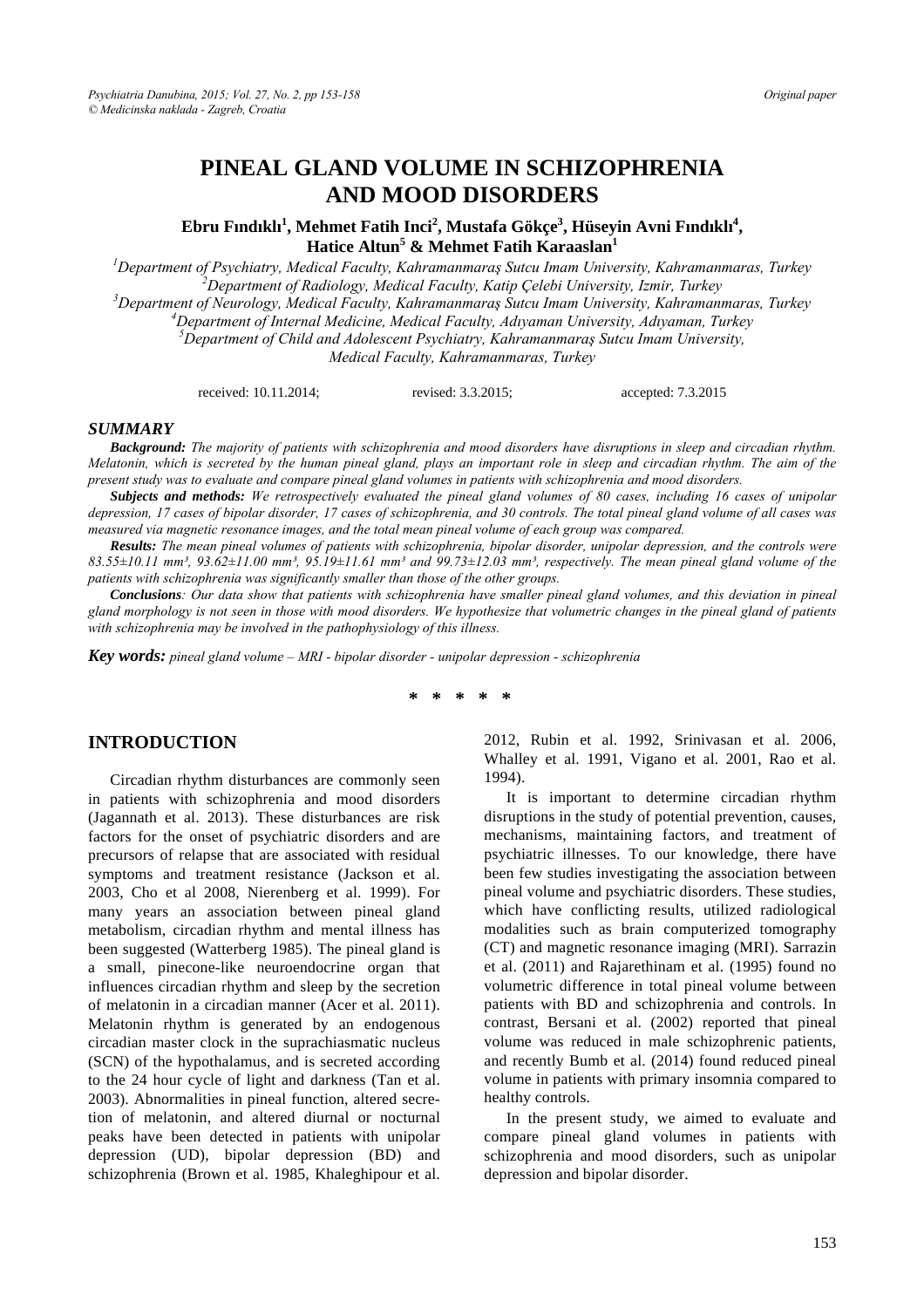# **SUBJECTS AND METHODS**

### **Subjects**

We retrospectively evaluated 231 psychiatric outpatients who underwent cranial MRI for various reasons (such as headache and ruling out any organic pathology in outpatients that first admitted to our hospital) according to our electronic hospital information database between 2013 January and 2014 January. These patient had been consulted by neurology and no neuropathology had been detected. Patients with alcohol abuse, recent skull trauma or surgery, pineal tumor or cyst, any endocrinological disease and inadequate electronic hospital records were excluded. After excluding patients based on these criteria, 50 patients were included in this study. Each patient was diagnosed according to the DSM-IV (Diagnostic and Statistical Manual of Mental Disorders-Fourth Edition). Sixteen patients were diagnosed with UD, 17 with BD and 17 with schizophrenia. All UD patients were taking antidepressant medication such as SSRI (essitalopram, sertraline, citalopram), most of the BD patients were taking valproate and adjunctive antipsychotics (olanzapine,risperidone, aripiprazole) and only two of them were receiving lithium treatment, and all patients with schizophrenia were taking antipsychotics (risperidone, amisulpiride, flupentixole).

The control group included 30 subjects who underwent a brain MRI for suspect consequences of a recent skull trauma. They had negative results based on MRI, had no DSM-IV Axis I disorders, had no current medical problems, neurologic histories, and did not use psychoactive medication. Approval for this study was obtained from the Local Ethics Committee of the hospital where this study was undertaken (Table 1).

### **MRI procedure**

All MRI studies were performed using the same 1.5 T system (Siemens Magnetom Avanto, Erlangen, Germany). The study protocol included sagittal T1- MPRAGE (TR/TE 1900/3.4, isotropic voxel size 1 mm), axial FLAIR (TR/TE/TI 8500/89/115, slice thickness/5 mm), axial T2\*-FLASH (TR/TE 814/26, sl 3 mm), axial triple echo T2-TSE (TR/TE/ TE/TE 3000/98/65/11, sl 3 mm), trueFISP (TR/TE 6.9/3.5, isotropic voxel size 0.8 mm), and T1-MPRAGE (see above) after the administration of 0.2 mmol/kg Gd-DTPA (Magnevist, Bayer-Schering, Germany).

The linear measurements of the pineal gland were obtained automatically for each patient using the appropriate measurement software for previously acquired T1 weighted MRI images. We used FLAIR and T1-weighted images because they provided better contrast resolution for the gland than did the T2 weighted sequences. The neuroradiological measurements were performed by expert research radiologists who were kept blind to other protocol data, the diagnosis, and the identity of the patients. The quadrigeminal cisterna, the superior colliculus and the posterior part of the third ventricle were used as guides for the selection of the axial cuts. The pineal boundary was identified exactly on the sagittal sections taken in addition to the coronal and axial views. The maximum width (W) and height (H) of the pineal gland were measured on the medial coronal images and the length (L) was measured on the axial images. The volume (V) was calculated according to the following formula: V=1/2xHxLxW (Sumida et al. 1996) (Figure 1).

| <b>Table 1.</b> Demographic and emilical emaracteristics of the participants |                        |                     |                  |                   |  |  |
|------------------------------------------------------------------------------|------------------------|---------------------|------------------|-------------------|--|--|
|                                                                              | <b>Healthy Control</b> | Unipolar Depression | Bipolar Disorder | Schizophrenia     |  |  |
| N                                                                            | 30                     | 16                  | 17               | 17                |  |  |
| Age (years)                                                                  | $41.1 \pm 13.3$        | $39.4 \pm 13.9$     | $30\pm10.2$      | $36.6 \pm 12.7$   |  |  |
| <b>Sex</b>                                                                   | 16M/14F                | 8M/8F               | 11M/6F           | 11M/6F            |  |  |
| Onset (age in years)                                                         |                        | $35.3 \pm 15.5$     | $25.06 \pm 10.8$ | $29.00 \pm 12.02$ |  |  |
| Duration of illness (years)                                                  |                        | $4.1 \pm 4.2$       | $4.3 + 4.09$     | $7.8 \pm 6.2$     |  |  |
| Duration of medication (years)                                               |                        | $3.1 \pm 2.8$       | $4.7 + 4.2$      | $7.1 \pm 6.5$     |  |  |

**Table 1.** Demographic and clinical characteristics of the participants

Values are means  $\pm$  SD; F: Female: M: Male



**Figure 1.** MRI images of the pineal gland of a 26 year old patient with schizophrenia. (A) The length (L) of the pineal gland on T1-weighted axial image, (B) The height (H) and width (W) of the pineal gland on FLAIR sequence coronal image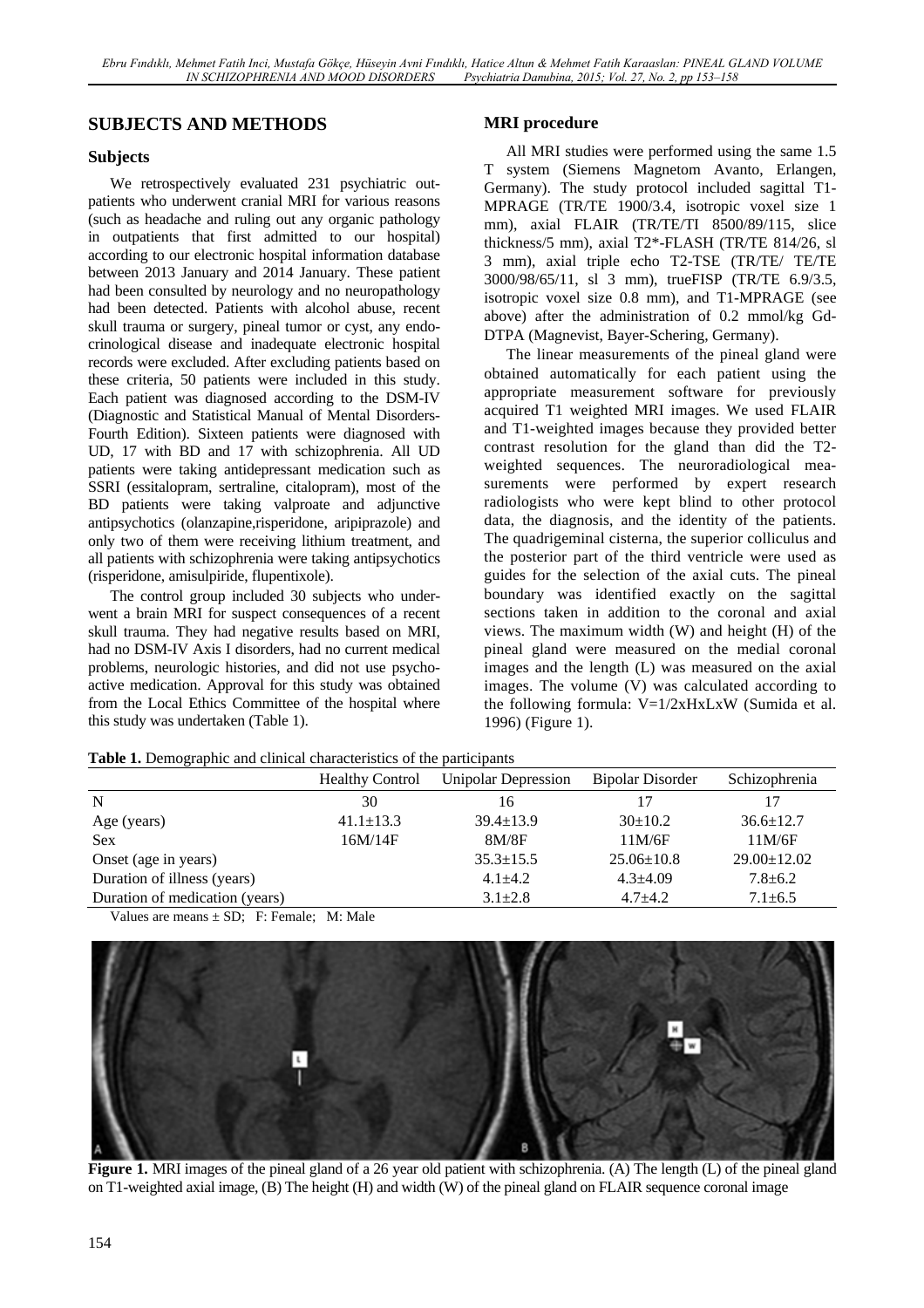| Twore It rives prives giving colemn in the control group ente in the pearent group. |                  |                                                      |                 |                       |  |  |
|-------------------------------------------------------------------------------------|------------------|------------------------------------------------------|-----------------|-----------------------|--|--|
|                                                                                     |                  | Healthy Control Unipolar Depression Bipolar Disorder |                 | <b>Schizophrenia</b>  |  |  |
| -N                                                                                  |                  |                                                      |                 |                       |  |  |
| Mean volume in mm <sup>3</sup> $\pm$ SD                                             | $99.7 \pm 12.03$ | $95.1 + 11.2$                                        | $93.7 \pm 11.4$ | $83.5 + 10.1^{\circ}$ |  |  |
| .                                                                                   |                  |                                                      |                 |                       |  |  |

**Table 2.** Mean pineal gland volume in the control group and in the patient groups

<sup>a</sup> p=0.001 compared to healthy controls



**Figure 2.** Pineal volume comparison with age- and sex-matched control group

#### **Statistical analysis**

The Statistical Package for Social Sciences (SPSS for Windows, version 17.0, SPSS, Chicago, IL, USA) was used for statistical analysis. Student's t-test was used to compare the mean age of the patients. Chisquare analyses were used to assess the gender distribution. Kruskal Wallis and U Mann-Whitney tests were used to compare more than two groups that did not meet the normal distribution. ANOVA and post hoc tests were used to compare groups that met the normal distribution. The Pearson's coefficient was used to investigate correlations between pineal gland volume and age, age at illness onset, duration of illness, and treatment duration. A value of  $p<0.05$  was considered statistically significant. Post-hoc power analysis were conducted using pineal gland values as primary outcome and power was calculated as 98.5%.

# **RESULTS**

Demographic data for the patients and controls are presented in Table 1. The differences between the ages and gender compositions of the patient and control groups were not significant  $(p>0.05)$ . The mean total pineal volume was  $99.73 \pm 12.03$  mm<sup>3</sup> in the controls, 95.19 $\pm$ 11.61 mm<sup>3</sup> in the UD patients, 93.62 $\pm$ 11.00 mm<sup>3</sup> in the BD patients and  $83.5 \pm 10.11$  mm<sup>3</sup> in the patients with schizophrenia (Table 2).

Only the mean pineal gland volume of the patients with schizophrenia was significantly smaller than that of the controls  $(p=0.001)$  (Figure 2).

In addition, when patient groups were compared with each other, the pineal gland volume of the patients with schizophrenia was significantly smaller than those of the depressive and bipolar patients (p=0.005 and p=0.018, respectively). Although pineal gland volume in the BD group was smaller than that of the UD group, it was not statistically significant  $(p=0.721)$ . In patients with schizophrenia, the relationships between pineal gland volume and onset age of the disease (r=-0.243, p=0.403), duration of the disease  $(r=0.335, p=0.242)$ and duration of treatment ( $r=-0.238$ ,  $p=0.412$ ) were not statistically significant. In addition, the average pineal gland volume of women was smaller than that of men in schizophrenia group, but it was not statistically significant  $(77.9\pm7.4 \text{ mm}^3 \text{ vs. } 86.4\pm10.4 \text{ mm}^3 \text{, respectively},$ p=0.128).

## **DISCUSSION**

The most important result of our study was that the patients with schizophrenia had significantly smaller pineal gland volumes than did patients with mood disorders, such as unipolar depression and bipolar disorder. Literature suggests that disrupted circadian rhythm and the melatonergic system, which are associated with the pineal gland, may be involved in the pathophysiology of mood disorders and schizophrenia (Jagannath et al. 2013, De Berardis et al. 2013). Rajarethinam et al. (1995) reported that there were no volumetric differences in the pineal gland between patients with schizophrenia and controls. However, in that study, there was no information regarding medica-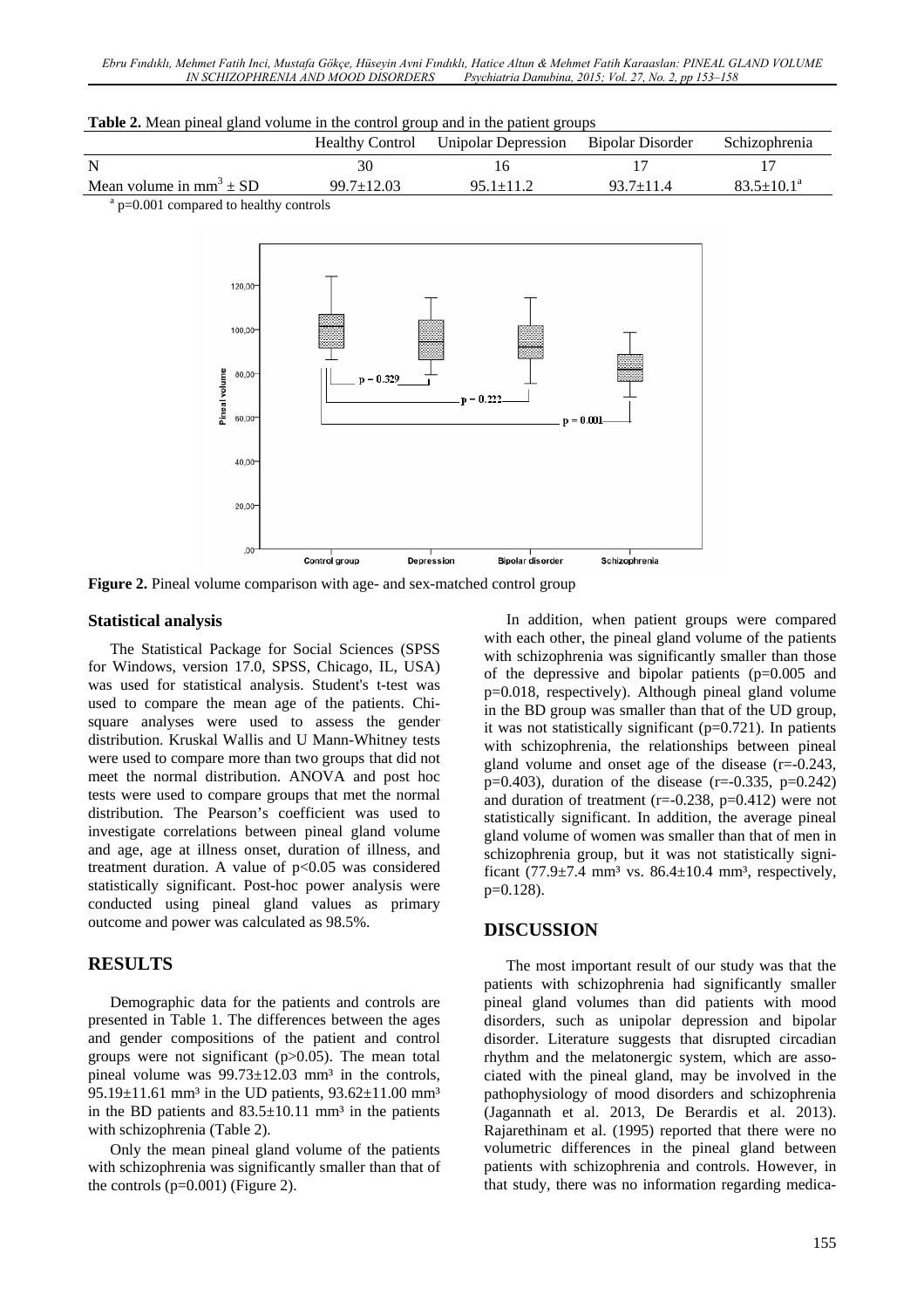tions, onset of illness age, duration of medication and pineal cysts, which are all parameters that may affect results (Sun et al. 2009). Results similar to those of our study were reported by Bersani et al. (2002) who found reduced pineal volume in male patients with schizophrenia.

In our study, the mean illness and treatment durations were longer in the schizophrenia group than in the others, but this difference was not statistically significant. In the study by Bersani et al. (2002) the mean durations of illness and treatment of schizophrenic patients were shorter than those of the patients with schizophrenia in our study. However, they obtained results similar to those from our study, which indicated that patients with schizophrenia had smaller pineal volumes. This indicates that the durations of illness and treatment do not significantly affect pineal volumes. Therefore, we considered that the reduction in pineal gland volume might be a result of delays in the neurodevelopmental process in patients with schizophrenia, as the neurodevelopmental and/or neurodegenerative hypothesis in schizophrenia is well known (Gupta & Kulhara 2010). The developmental period of some brain areas, such as the pineal gland, may be delayed early in life, and neurodegeneration may affect the molecular structure of pineal gland, causing its size to decrease. It is clear that any calcific process is a degenerative process. Results of CT studies revealed a significant association between pineal calcification and early onset and prefrontal cortical atrophy in schizophrenia (Sandyk & Kay 1991, Sandyk 1992) Therefore, we hypothesize that calcification may cause neurodegeneration, which affects the gland volume. In addition, hormonal and genetic factors or a hypofunctional pineal gland may be involved in this structural change as well.

The second most important result of our study was that there was no significant difference in volume of the pineal glands between BD and UD groups. To our knowledge, our study is the first to evaluate the association between UD and pineal gland volume. But there has been one study conducted by Sarrazzin et al. (2011) that investigated the association between the volumetric size of the pineal gland in BD patients and controls, and the results of that study were similar to ours. They concluded that pineal dysfunction was not related with its structure, but may be related to the functional properties of the gland. It is unclear why there are no pineal volume differences in mood disorders. One possibility is that pineal morphology have no effect on melatonin levels. In addition, the acetylserotonin O-methyltransferase (ASMT) is a key enzyme of the melatonin biosynthesis and variations in the melatonin biosynthesis pathway have recently been reported to be associated with psychiatric disorders such as BD and depression (Etain et al. 2012, Galecki et al. 2010, Kripke et al. 2011, Soria et al. 2010). This enzymatic process might be related to impaired functional property of the gland.

melatonin secretion in psychiatric diseases (schizophrenia, UD, BD) are not fully elucidated. All of our patients were taking medication such as antidepressants (UD), valproate, lithium (BD) and antipsychotics (schizophrenic and BD). Monteleone et al. (1997) found that chronic treatment with antipsychotic drugs did not alter the secretory pattern of melatonin. Mann et al. (2006) reported that melatonin secretion was not significantly changed in schizophrenia after treatment with olanzapine. In contrast, Hallam et al. (2005a, 2005b) reported that both valproate and lithium significantly reduced the sensitivity of melatonin to light, but they had no effect on overall melatonin secretion or dim light melatonin onset. Miller et al. (2001) reported that antidepressants increase melatonin levels, although the mechanism was unclear. Benzodiazepines have been found to reduce nocturnal melatonin secretion (Hajak et al. 1996, McIntyre et al. 1993). In UD and BD patients pineal gland volumes might be affected with complex mechanisms from antidepressants or lithium and valproate that changes the melatonin levels. Previous studies suggest that pineal gland volume (quantified in MRI) is linked to melatonin blood levels (Liebrich et al. 2014, Nolte et al. 2009). In our study we did not determine the melatonin levels. However it is not clear if treatment with these drugs affect melatonin levels and thus pineal size and we could not find any investigation describing the effects of psychotropic medications on pineal volume. In addition, in our study there were no correlation with treatment duration and pineal gland volumes that can support the idea that psychotropics may change the gland sizes. So the effects of various drugs on pineal gland should be further clarified. Our study has some important limitations. First, the sample size was relatively small. Second, there was no

The possible molecular mechanisms by which psychotropic drugs effect pineal gland structure and

second blinded investigator involved to perform the manual tracing. Third, pineal calcifications were not taken into account. The degree of pineal calcification may vary across the patient groups, and may have affected our results and interpretation. Unfortunately, this study was retrospective, and MRI is not an appropriate method for studying the calcifications. Fourth, melatonin levels were not monitored. It would be useful to monitor plasma melatonin levels to determine their variations throughout the course of the illnesses.

# **CONCLUSIONS**

Although the effects of medication and other mediating factors on gland volume should be further clarified, the results of this study showed that patients with schizophrenia have a significantly decreased pineal gland volume, compared to healthy individuals, that is not seen in patients with mood disorders. The volumetric deviations in the pineal gland in patients with schizophrenia may be involved in the pathophysiology of the illness.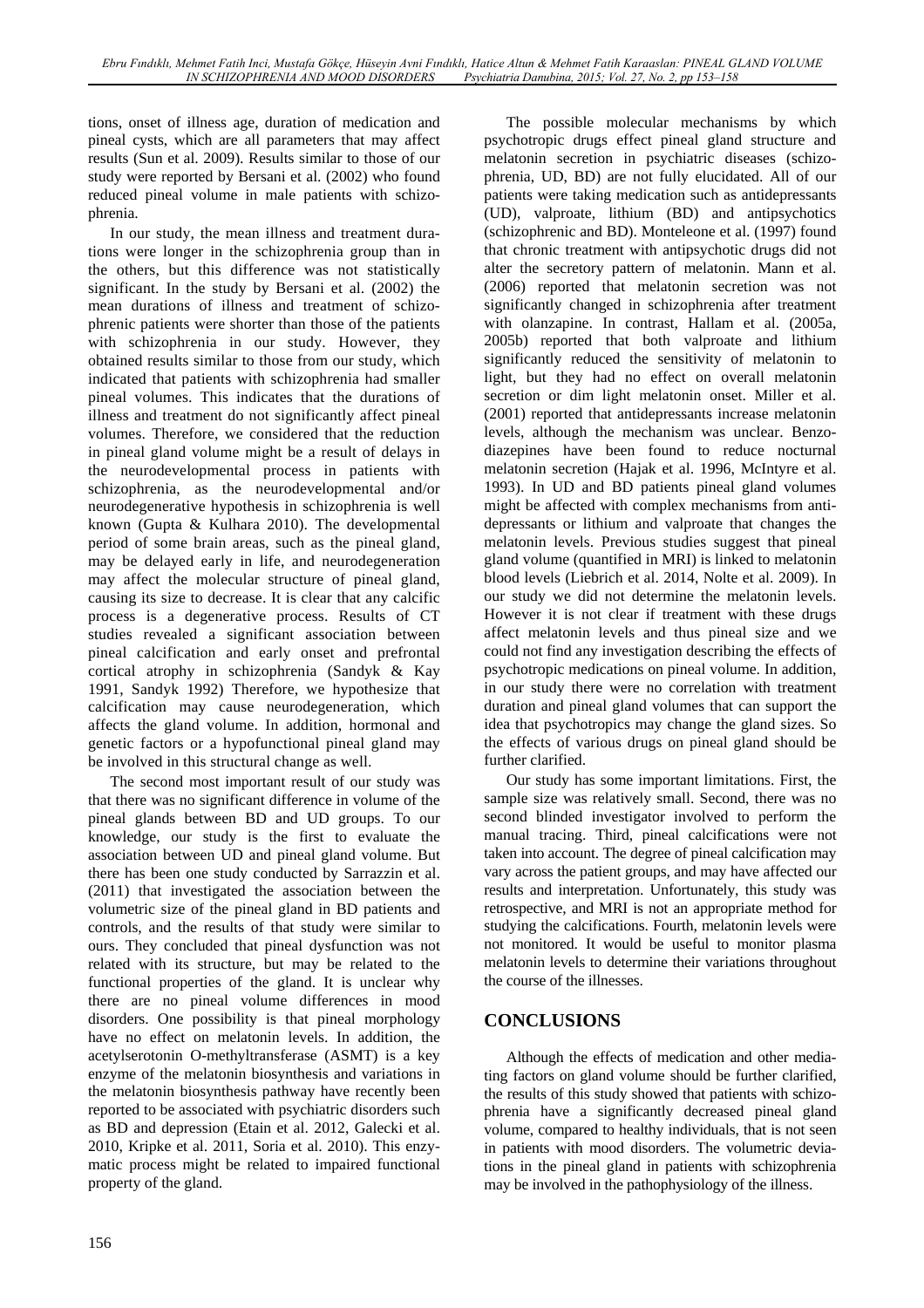# *Acknowledgements:* None.

*Conflict of interest:* None to declare.

## **References**

- *1. Acer N, Turgut M, Yalçın SS & Duvernoy HM: Anatomy of the human pineal gland. In Turgut M & Kumar R (eds): Pineal Gland and Melatonin: Recent Advances in Development, Imaging, Disease and Treatment. Nova Science, 2011.*
- *2. Bersani G, Garavini A, Iannitelli A, Quartini A, Nordio M, Di Biasi C et al: Reduced pineal volume in male patients with schizophrenia: no relationship to clinical features of the illness. Neurosci Lett 2002; 329:246-48.*
- *3. Brown R, Kocsis JH, Caroff S, Amsterdam J, Winokur A, Stokes PE et al: Differences in nocturnal melatonin secretion between melancholic depressed patients and control subjects. Am J Psychiatry 1985; 142:811-16.*
- *4. Bumb JM, Schilling C, Enning F, Haddad L, Paul F, Lederbogen F et al: Pineal gland volume in primary insomnia and healthy controls: a magnetic resonance imaging study. J Sleep Res 2014; 23:274-80.*
- *5. Cho HJ, Lavretsky H, Olmstead R, Levin MJ, Oxman MN & Irwin MR: Sleep disturbance and depression recurrence in community-dwelling older adults: a prospective study. Am J Psychiatry 2008; 165:1543-50.*
- *6. De Berardis D, Marini S, Fornaro M, Srinivasan V, Iasevoli F, Tomasetti C et al: The melatonergic system in mood and anxiety disorders and the role of agomelatine: implications for clinical practice. Int J Mol Sci 2013; 14:12458-83.*
- *7. Etain B, Dumaine A, Bellivier F, Pagan C, Francelle L, Goubran-Botros H et al: Genetic and functional abnormalities of the melatonin biosynthesis pathway in patients with bipolar disorder. Hum Mol Genet 2012; 21:4030-7.*
- *8. Galecki P, Szemraj J, Bartosz G, Bienkiewicz M, Galecka E, Florkowski A et al: Single-nucleotide polymorphisms and mRNA expression for melatonin synthesis ratelimiting enzyme in recurrent depressive disorder. J Pineal Res 2010; 48:311-17.*
- *9. Gupta S & Kulhara P: What is schizophrenia: A neurodevelopmental or neurodegenerative disorder or a combination of both? A critical analysis. Indian J Psychiatry 2010; 52:21-7.*
- *10. Hajak G, Rodenbeck A, Bandelow B, Friedrichs S, Huether G & Ruther E: Nocturnal plasma melatonin levels after flunitrazepam administration in healthy subjects. Eur Neuropsychopharmacology 1996; 6:149-53.*
- *11. Hallam KT, Olver JS & Norman TR: Effect of sodium valproate on nocturnal melatonin sensitivity to light in healthy volunteers. Neuropsychopharmacology 2005a; 30:1400-4.*
- *12. Hallam KT, Olver JS, Horgan JE, McGrath C & Norman TR: Low doses of lithium carbonate reduce melatonin light sensitivity in healthy volunteers. Int J Neuropsychopharmacology 2005b; 8:255-9.*
- *13. Jagannath A, Peirson SN & Foster RG: Sleep and circadian rhythm disruption in neuropsychiatric illness. Curr Opin Neurobiol 2013; 23:888-94.*
- *14. Jackson A, Cavanagh J & Scott J: A systematic review of manic and depressive prodromes. J Affect Disord 2003; 74:209-17.*
- *15. Khaleghipour S, Masjedi M, Ahade H, Enayate M, Pasha G, Nadery F et al: Morning and nocturnal serum melatonin rhythm levels in patients with major depressive disorder: an analytical cross-sectional study. Sao Paulo Med J 2012; 130:167-72.*
- *16. Kripke DF, Nievergelt CM, Tranah GJ, Murray SS, McCarthy MJ, Rex KM et al: Polymorphisms in melatonin synthesis pathways: possible influences on depression. J Circadian Rhythms 2011; 9:8.*
- *17. Liebrich LS, Schredl M, Findeisen P, Groden C, Bumb JM & Nolte IS: Morphology and function: MR pineal volume and melatonin level in human saliva are correlated. J Magn Reson Imaging 2014; 40:966-71.*
- *18. Mann K, Rossbach W, Muller MJ, Muller-Siecheneder F, Pott T, Linde I et al: Nocturnal hormone profiles in patients with schizophrenia treated with olanzapine. Psychoneuroendocrinology 2006; 31:256-64.*
- *19. McIntyre IM, Norman TR, Burrows GD & Armstrong SM: Alterations to plasma melatonin and cortisol after evening alprazolam administration in humans. Chronobiol Int 1993; 10:205-13.*
- *20. Miller HL, Ekstrom RD, Mason GA, Lydiard RB & Golden RN: Noradrenergic function and clinical outcome in antidepressant pharmacotherapy. Neuropsychopharmacol 2001; 24:617-23.*
- *21. Monteleone P, Natale M, La Rocca A & Maj M: Decreased nocturnal secretion of melatonin in drug-free schizophrenics: no change after subchronic treatment with antipsychotics. Neuropsychobiology 1997; 36:159-63.*
- *22. Nierenberg AA, Keefe BR, Leslie VC, Alpert JE, Pava JA, Worthington JJ 3rd et al: Residual symptoms in depressed patients who respond acutely to fluoxetine. J Clin Psychiatry 1999; 60:221-5.*
- *23. Nolte I, Lutkhoff AT, Stuck BA, Lemmer B, Schredl M, Findeisen P et al: Pineal volume and circadian melatonin profile in healthy volunteers: an interdisciplinary approach. J Magn Reson Imaging 2009; 30:499-505.*
- *24. Rajarethinam R, Gupta S & Andreasen NC: Volume of the pineal gland in schizophrenia; an MRI study. Schizophr Res 1995; 14:253-5.*
- *25. Rao ML, Gross G, Strebel B, Halaris A, Huber G, Braunig P et al: Circadian rhythm of tryptophan, serotonin, melatonin, and pituitary hormones in schizophrenia. Biol Psychiatry 1994; 35:151-63.*
- *26. Rubin RT, Heist EK, McGeoy SS, Hanada K & Lesser IM: Neuroendocrine aspects of primary endogenous depression. XI. Serum melatonin measures in patients and matched control subjects. Arch Gen Psychiatry 1992; 49:558-67.*
- *27. Sandyk R & Kay SR: The relationship of pineal calcification to cortical atrophy in schizophrenia. Int J Neurosci 1991; 57:179-91.*
- *28. Sandyk R: The pineal gland and the mode of onset of schizophrenia. Int J Neurosci 1992; 67:9-17.*
- *29. Sarrazin S, Etain B, Vederine FE, d'Albis MA, Hamdani N, Daban C et al: MRI exploration of pineal volume in bipolar disorder. J Affect Disord 2011; 135:377-9.*
- *30. Soria V, Martinez-Amoros E, Escaramis G, Valero J, Crespo JM, Gutierrez-Zotes A et al: Resequencing and association analysis of arylalkylamine N-acetyltransferase (AANAT) gene and its contribution to major depression susceptibility. J Pineal Res 2010; 49:35-44.*
- *31. Srinivasan V, Smits M, Spence W, Lowe AD, Kayumov L, Pandi-Perumal SR et al: Melatonin in mood disorders. World J Biol Psychiatry 2006; 7:138-51.*